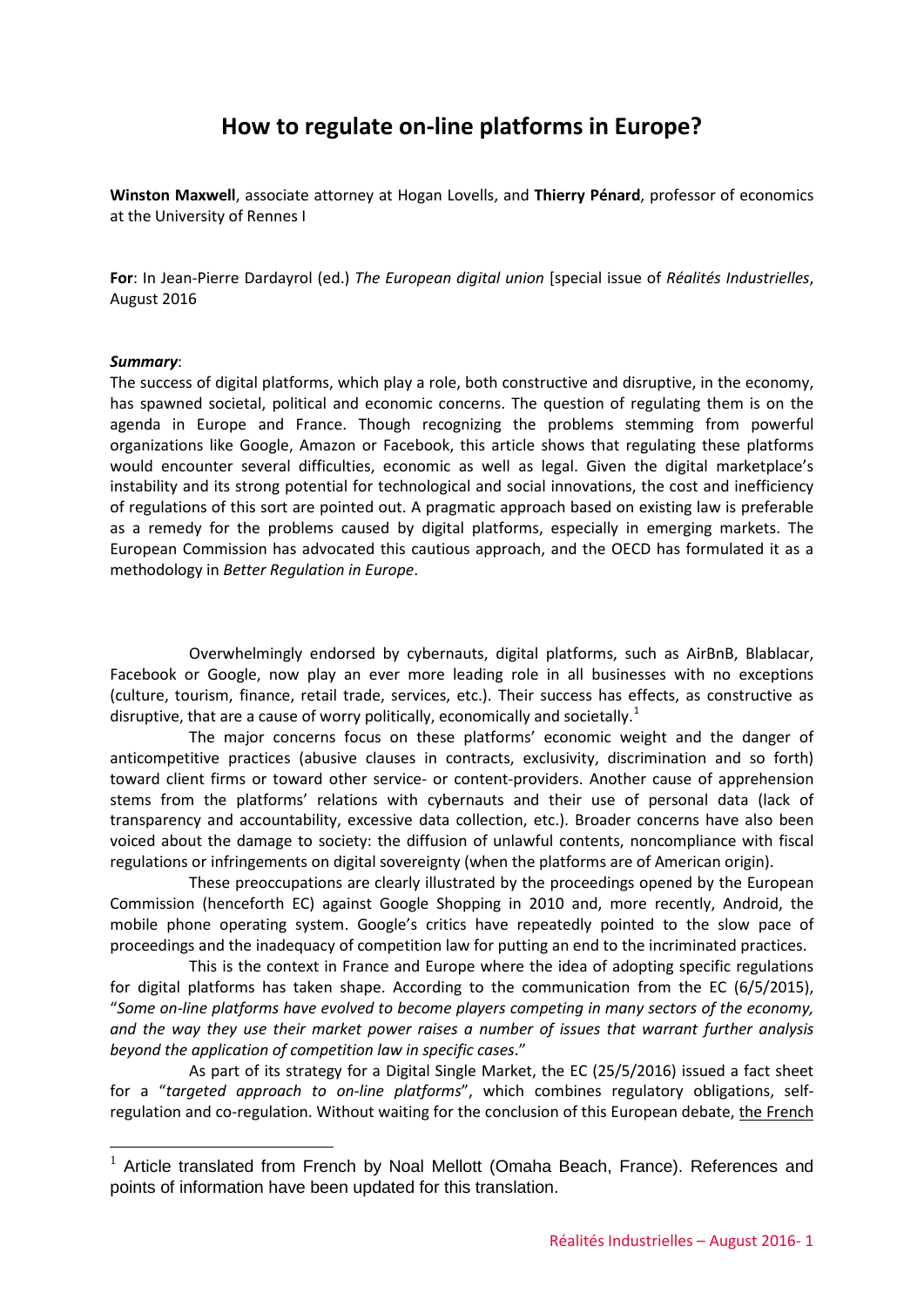act "for a digital republic" has been passed with regulations and new obligations for on-line platforms.<sup>[2](#page-1-0)</sup> These platforms now have to provide users with clear, transparent, reliable information about the general conditions for using their services, about their methods of listing and ranking products, and about the relations (contracts, financial holdings) between a platform and the services it lists.

We would like to examine the cogency of regulating on-line platforms. Without disputing the quite real problems stemming from platforms as strong as Google, Amazon or Facebook, we shall show that a specific regulation would occasion problems, both economic and legal. Solutions, better adapted to the technological and economic characteristics of digital markets, are then proposed in line with the "Better Regulation" methodology advocated by the EC (13/5/2015) and OECD.

#### Platforms in an economic perspective

The first obstacle to a specific regulation about digital platforms: there is no economic definition of what is to be regulated. Economists define digital platforms by the services provided (information, searches, communications, transactions) as much as by business models (market shares or advertising) or the resulting ecosystems. Given this potentially vast range of services and business models, it is hard to formulate clear guidelines for regulating digital platforms as a legal category. The EC (25/5/2016) has listed five main categories of on-line platforms: e-businesses, ecosystems of mobile applications, search engines, social media and on-line advertising.

The common denominator is that these platforms are multisided: they bring into relation several groups of users who are unable, alone or mutually, to "capture" the value of their interactions. Following up on Rochet and Tirole (2003, 2006), the theory of two-sided markets has tried to describe platforms' strategies and their economic impact (BOUDREAU & HAGIU 2010; EVANS & SCHMALENSEE 2007; CHOUDARY, PARKER & VAN ALSTYNE 2016). But these studies do not propose an operational definition of what is (or is not) a digital platform.

Owing to the lack of clear, objective criteria for identifying and defining platforms, ambiguity arises about the sectors and firms likely to fall inside the scope of a regulation targeting platforms. The EC (25/5/2016, p.45) has pointed out this problem.

A second obstacle has to do with the markets where digital platforms are active (SHAPIRO & VARIAN 1998; MALIN & PÉNARD 2010). These markets have economic characteristics that both hinder competition (by favoring the concentration of existing businesses) and stimulate the arrival of new businesses or the renewal of existing businesses.

First of all, the firms (in particular platforms) on these markets have high fixed costs and rather low marginal costs for the production or distribution of services and contents. This generates economies of scale and leads to a concentration on the supply side. These markets also have considerable, direct and indirect, network effects: the utility or advantages of a service supplied by a platform are directly and/or indirectly influenced by the (actual or potential) number of those who use the service. These network effects are larger on platforms providing communication services (social media, such as Facebook or Snapchat) than on search engine platforms. The combination of economies of scale and network effects sets off a positive feedback loop that accelerates the platform's diffusion. The more users a platform has, the more new ones it is going to attract. A platform's success (or survival) depends, therefore, on its capacity for attracting a critical mass (threshold) of users. As a consequence, the platform's on-line activities are very risky but, too, tantalizing, since the winner takes all (of the market).

<span id="page-1-0"></span><sup>&</sup>lt;u>.</u> <sup>2</sup> Lemaire Act on a Digital Republic: Loi n° 2016-1321 du 7 octobre 2016 pour une République numérique, *Journal officielle*, 235, 8 October 2016. Available at:

https://www.legifrance.gouv.fr/affichTexte.do;jsessionid=93D0CE3168F6783F5F64419E5328D436.tpdila14v\_1?cidTexte=JORFTEXT000033 202746&categorieLien=idea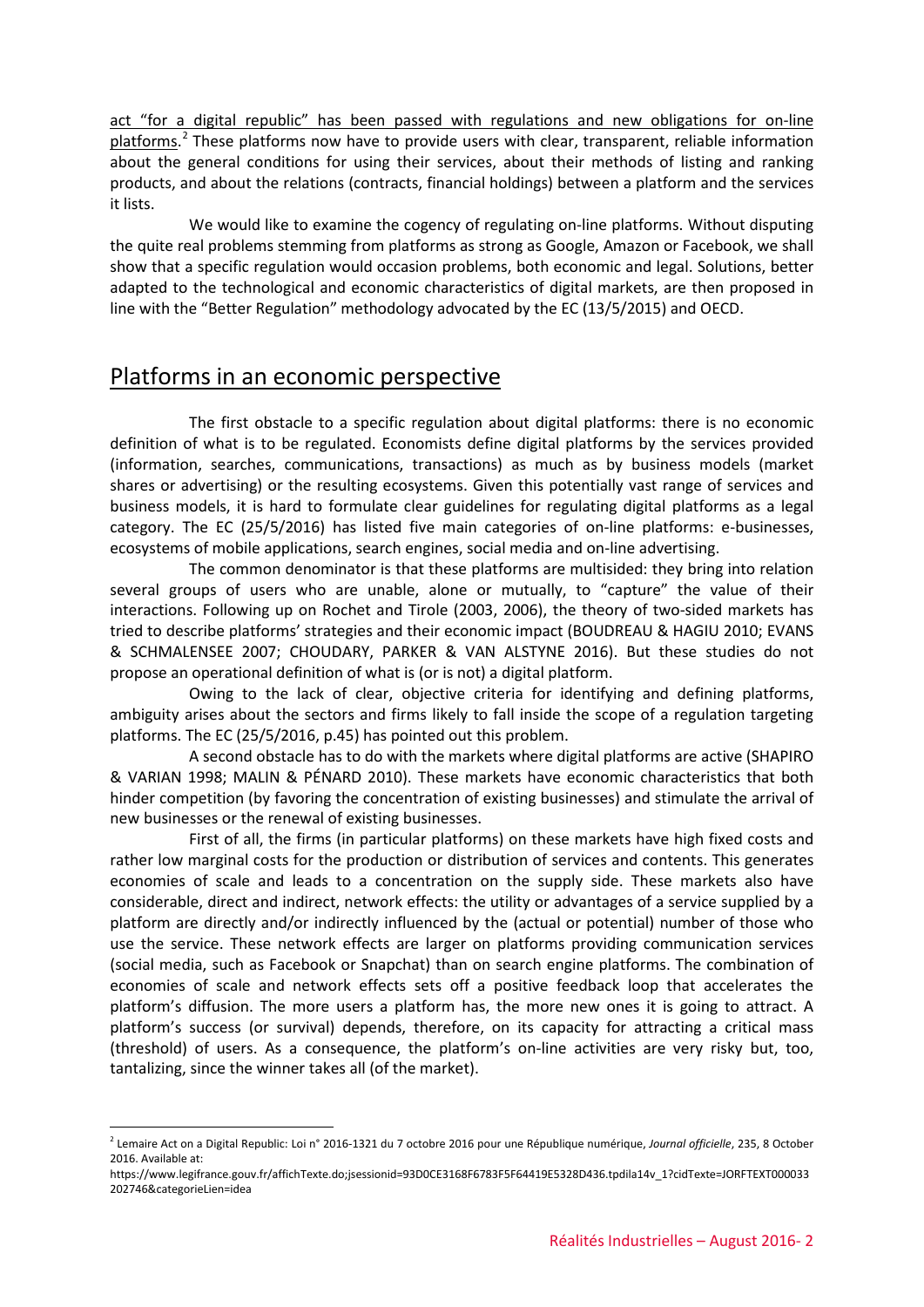Finally, the buoyant pace of innovations is another characteristic of digital markets. Owing to it, newcomers enter the market more easily; and market shares can soon be redistributed. A firm with a strong position on a digital market never feels protected. It must constantly innovate to keep its position and make innovations faster than competitors. Competition is "for" — not "inside" — the market (SHELANSKI 2013). This last characteristic, by itself, offers a powerful means for regulating e-markets.

Citing network effects and the interdependence between different "sides" of the market, economists have insisted on the complexity and risks of regulations targeting platforms. Given that platforms are multi-sided, a regulation targeting a single side of the market might turn out to be inappropriate and set off counterproductive or uncontrolled effects on the other sides of the market (EVANS & SCHMALENSEE 2014). When intervening, regulatory authorities take the risk of bringing innovation to a standstill; and they risk halting value creation, which would be impossible outside these platforms.

## What approach to adopt to "better regulate" platforms?

In line with the Better Regulation methodology advocated by the OECD (2011, 2012) and the EC, the need for regulation has to be evaluated in relation, first of all, to a well-defined objective (usually to correct a proven market anomaly) and then to a "*baseline scenario*" for projecting how this anomaly is likely to evolve if regulatory authorities abstain from intervening. This scenario must not be static but, on the contrary, take into account the probable evolution of both the market and regulatory environment in the coming years (RENDA *et al*. 2013).

In the case of a proposal for a specific regulation on platforms, the first step will, therefore, be to clearly specify the failures on the market under question: abuse of dominant position, negative externalities, information asymmetry, etc. A baseline scenario will then describe how these failures are addressed using current regulations and laws (antitrust legislation, EU regulations on protecting personal data, consumer protection laws, class action suits). If nonbinding legal arrangements (charters, codes of conduct or recommendations) exist, their eventual application must also be brought under consideration.

Once the baseline scenario has been established, its efficiency must be compared with that of the various proposals for regulation. If the problem is an abuse of dominant position by platforms in relation to businesses (for instance, hotels), it is to be evaluated in the baseline scenario and in a scenario providing for a specific regulation. If, for example, the problem is evaluated at ten in the baseline scenario (no regulation) but at eight in the scenario of a specific regulation, the regulation's hoped-for benefit is two (ten minus eight).

Each regulatory option's costs (direct and indirect) must then be assessed in relation to the baseline scenario. Direct costs include the costs of implementing the new regulatory framework (for human resources, additional funds, setting up a new administrative agency) as well as the costs for the firms affected by the new regulation (once again, for human resources, fees for outside services, such as lawyers, etc.). Indirect costs include the impact on innovation, fundamental rights, competition or the openness of the Internet. They are hard to assess quantitatively, but they must, at least, be evaluated qualitatively.

At the end of this process, the option bearing the highest net benefit (benefits minus costs) is to be preferred. However an analysis of this sort is not simple to make in the case of on-line markets, since the latter are economically volatile and technologically unpredictable. Regulating digital markets is prone to error and inefficiency. As Shelanski (2013) has explained, the costs stemming from unadapted regulations are much higher than the costs of no intervention (the baseline scenario). In other words, the costs of a Type I error (applying a poorly targeted regulation) will be higher than those of a Type II error (inaction). When in doubt, it is better to not regulate online markets, which are changing rapidly.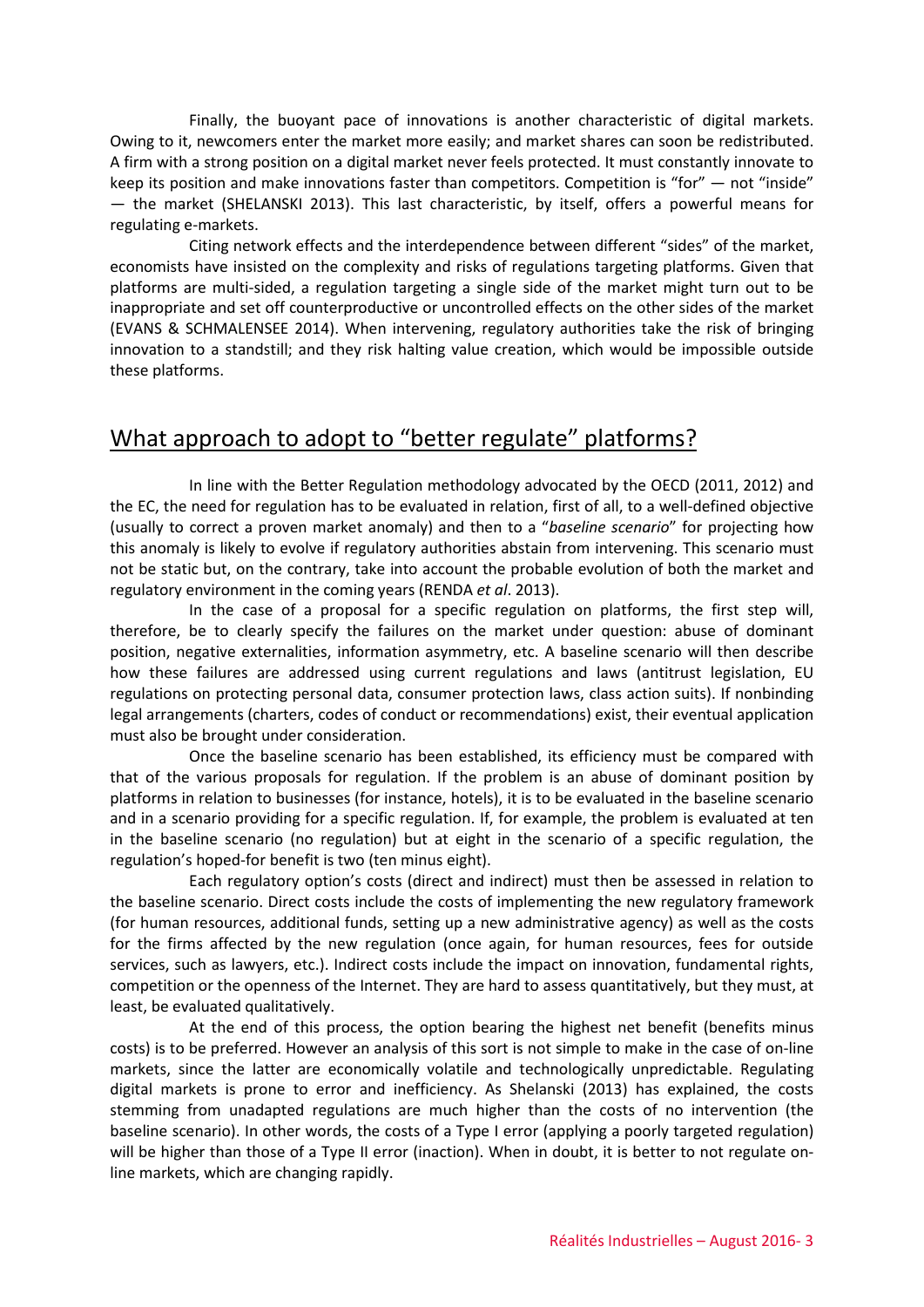In 2007, the EC already recognized the unpredictability of emerging markets in its recommendation for regulating electronic communication markets: "*In general, new and emerging markets are unstable, exhibiting uncertainty of supply and demand and fluctuations in market shares. They are characterized by a significant degree of innovation which can lead to abrupt and unexpected changes (as opposed to a natural evolution over time).*"

In compliance with this EU methodology, member states should (in principle) make no haste to regulate the markets where on-line platforms are being installed. Hoever this pragmatic approach to regulation does not always measure up to the political circumstances. In the case of platforms, political actions respond to pressure from citizens and interest groups. This pressure might be motivated by more or less rational fears (SUNSTEIN 2005). To respond to apprehensions, a regulation might be adopted for its symbolic value — what has been called the "*expressive*" (SUNSTEIN 1996) or "*normative*" (SCHULTZ 2008) function of the law. In this case, the regulation's efficiency is a concomitant criterion. As Sunstein (2005) has shown, several US regulations for protecting the environment were responses to specific spectacular events. The efficiency of such regulations is uncertain, since their costs far exceed their benefits to society.

Institutionally, a regulator, whether a lawmaker or an agency, will prefer action (*i.e.*, regulation) to inaction (*i.e.*, no regulation), since the political benefits of action occur immediately whereas the costs of a poorly adapted regulation become visible only in the middle or long run, usually after the political reckoning date on the regulator's mind. With respect to on-line platforms, the regulatory authority's normal attitude will, therefore, be to intervene, since the regulator will not have to face the costs resulting from excessive regulation. On the contrary, a more cautious solution, namely no regulation, would maximize the net benefits for society. The Better Regulation methodology seeks to make sure that merely symbolic arguments or institutional issues do not obfuscate the assessment of a regulation's efficiency (*i.e.*, net benefits compared with the baseline scenario).

## Conclusion

Platforms, such as trade shows and fairs, came into being long ago. Nevertheless, digital platforms stand out owing to their capacity for bringing individuals into relation on a large scale, which augments network effects and value creation via technological, economic and social innovations. The recent trend toward regulating on-line platforms in Europe tends to underestimate the potential of innovations and the problems in working out a legal definition of platforms.

This article has drawn attention to the complexity and costs, direct and indirect, of a specific regulation during the current phase in the growth of on-line markets.

First of all, the target of such a regulation, namely digital platforms, potentially concerns a multitude of services and intermediaries with very little in common apart from their presence on two-sided markets.

Secondly, neither authorities not economists are capable of mustering evidence of durable market anomalies that are to be blamed on the platforms alone. Aware of these arguments, the EC is starting to advocate a "*problem-based approach*" to regulation instead of targeting platforms as such. For the time being in France, the Competition Authority, CNIL, DGCCRF and courts have managed to apply existing legal rules to settle the problems encountered on platforms like Google or Booking. In fact, the Competition Authority is not calling for a specific regulation of platforms, since it sees itself as fully competent for coping with threats to competition.

In fact, no assessment has been made of the potentially negative effects that a regulation targeting on-line platforms would have on competition and innovation. Till now, this lack of assessment has been justified by the inference: since a platform has a sizeable share of the market on at least one side of the market, it must necessarily be regulated. This argument is moot for several raisons.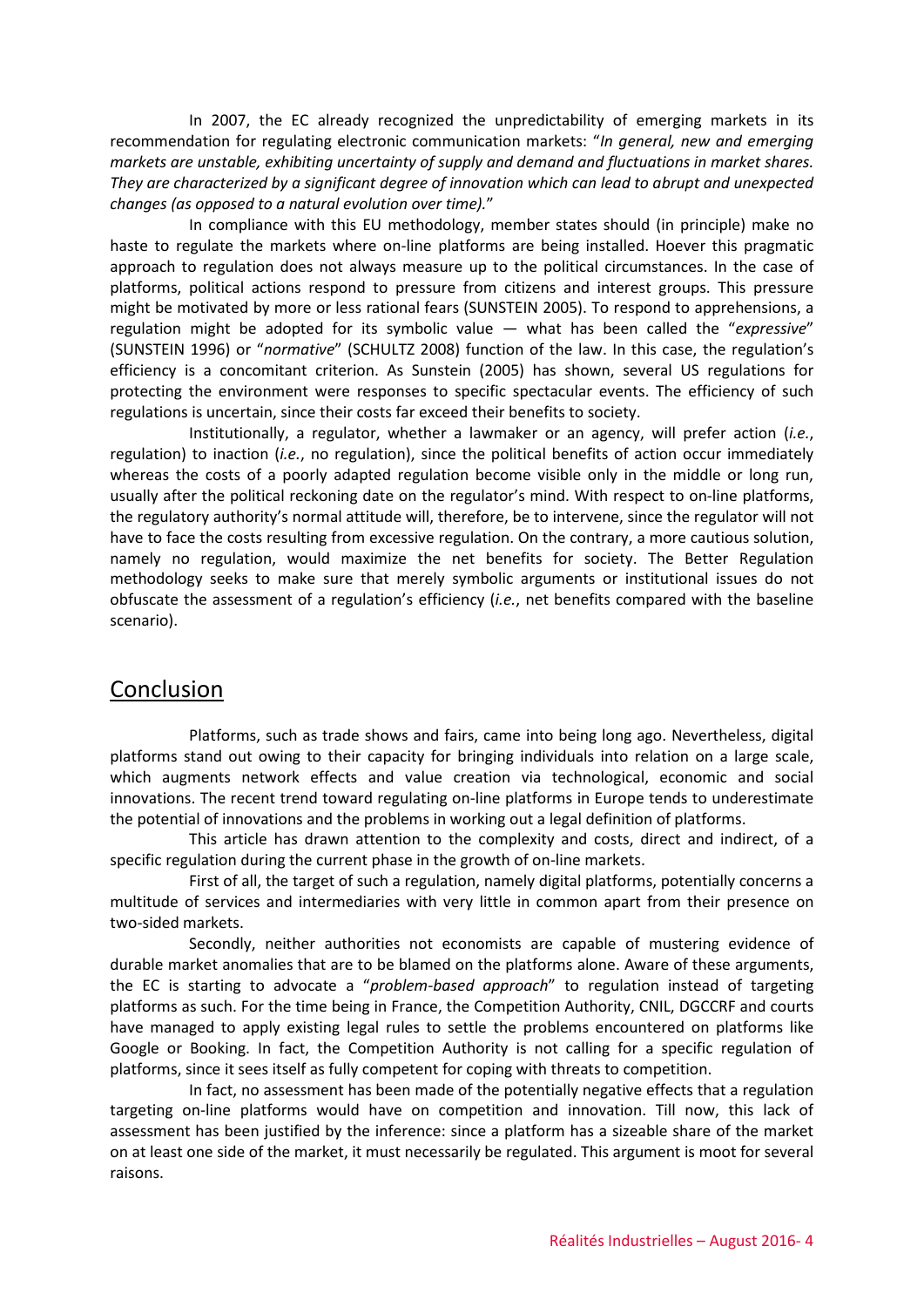First of all, having a large share of a market is not necessarily proof of power in the case of digital markets. This holds, in particular, for platforms with business models that, based on the platform's audience, have low costs to consumers when they switch platforms.

Secondly, the existence of market power or of a dominant position is not a problem as such. What causes a problem is the abusive use of this power; and competiton law already provides for that.

Thirdly, the services (such as insurance or payment services) offered via on-line platforms are often already regulated as such.

Finally, the problems cropping up in digital markets are often temporary. A premature intervention might be a cause of high costs and a source of errors. For this reason, the OECD and EC require detailed cost/benefit analyses before considering whether to adopt new regulatory measures. The purpose is to see to it that regulations respond to genuine needs that neither the market nor existing legislation can address. In France, the recently passed Lemaire Act on a Digital Republic, despite the hearings conducted beforehand, does not seem to have followed this approach.

## References

BOUDREAU (K.) & HAGIU (A.), "Platform rules: Multi-sided platforms as regulators" in GAWER (A.) (ed.), *Platforms, Markets and Innovation* (Northampton, MA: Edward Elgar, 2010).

CHOUDARY (S.P.), PARKER (G.) & VAN ALSTYNE (M.), *Platform Revolution* (New York: Norton, 2016).

EUROPEAN COMMISSION, "Staff Working Document accompanying the Commission Recommendation on Relevant Product and Service Markets within the electronic communications sector", SEC(2007) 1483/2, 12 November 2007. Available via:

http://ec.europa.eu/transparency/regdoc/?fuseaction=list&coteId=2&year=2007&number=1483&ve rsion=ALL&language=sv

EUROPEAN COMMISSION, §3.3.2 in "Communication from the Commission to the European Parliament, the Council, the European Economic and Social Committee and the Committee of the Regions: A Digital Single Market Strategy for Europe" COM(2015) 192 final, 6 May 2015. Available at: http://eur-lex.europa.eu/legal-content/EN/TXT/?qid=1447773803386&uri=CELEX:52015DC0192

EUROPEAN COMMISSION, Staff Working Document, "Better Regulation guidelines" and "Better Regulation toolbox", SWD (2015) final, 19 May 2015. Available respectively via: http://eur-lex.europa.eu/legal-content/EN/TXT/?qid=1479218042952&uri=CELEX:52015SC0111

EUROPEAN COMMISSION, "Fact sheet: Digital Single Market – Commission updates EU audiovisual rules and presents targeted approach to on-line platforms", 25 May 2016. Available at: http://europa.eu/rapid/press-release\_MEMO-16-1895\_en.htm

EUROPEAN COMMISSION, "Communication from the Commission to the European Parliament, the Council, the European Economic and Social Committee and the Committee of the Regions: On-line platforms and the Digital Single Market: Opportunities and challenges for Europe", COM(2016) 288 final, 25 May 2016. Available at:

http://eur-lex.europa.eu/legal-content/EN/TXT/?uri=CELEX:52016DC0288